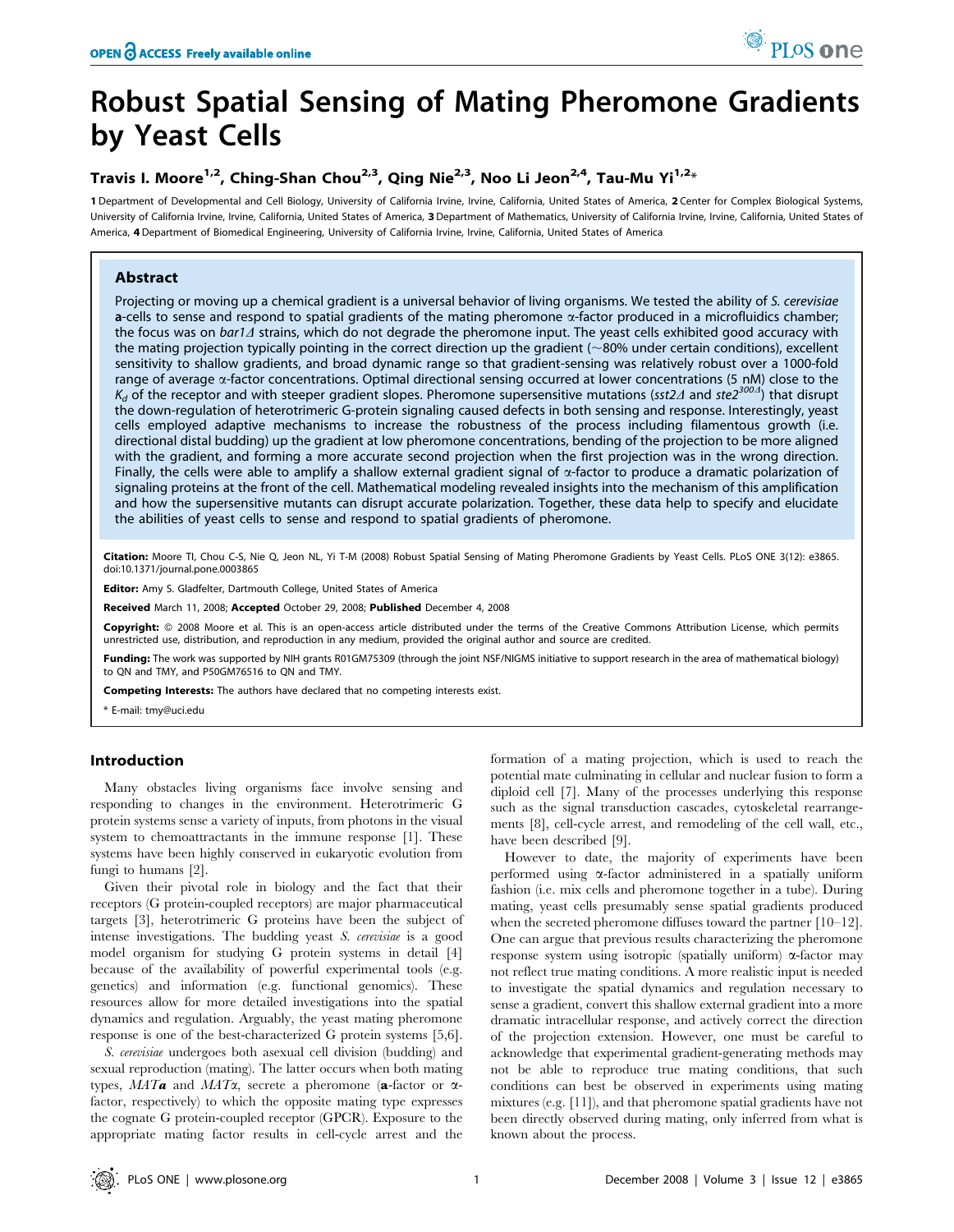In 1993, Segall [13] performed a pioneering set of experiments using a micropipette to generate  $\alpha$ -factor gradients. He observed that yeast cells could sense the gradient and project toward the source. Alignment accuracy was better at lower concentrations of  $\alpha$ -factor (~10 nM), but significant orientation occurred over a broad range of  $\alpha$ -factor concentrations. Pheromone supersensitive mutants displayed decreased accuracy at higher  $\alpha$ -factor levels. Segall was able to catalog a wide variety of interesting behaviors in this seminal study. One limitation of these experiments was that quantification of the gradient was indirect and that gradient conditions were not as controllable as ideally desired. A second issue was that most of the data were collected from  $BARI^+$  cells which secrete an  $\alpha$ -factor protease thereby influencing the local  $\alpha$ factor concentrations. However, it should be noted that it was not a priority of the author to quantify or characterize the gradient. Here we reproduced and extended the work of Segall and the later work of Vallier, Segall, and Snyder [14].

More recently, Palliwal et al. [15] employed microfluidics chambers to examine gene expression and gradient-sensing during the mating response in yeast. Microfluidics offer the potential advantages of producing stable, reproducible and quantitative gradients. In these experiments, the authors demonstrated the switch-like pheromone activation of gene expression and the important role of the mitogen-activated protein kinase (MAPK) Kss1 to extend the dynamic range of gradient sensing.

In this work, we systematically investigated the abilities of yeast cells for sensing and responding to spatial gradients of  $\alpha$ -factor using microfluidics and  $bar1\Delta$  cells. It was possible to observe mating projection at different pheromone concentrations under different gradient conditions. We explored the accuracy, sensitivity, dynamic range, and robustness of gradient-induced polarization. Wild-type cells were good at sensing the spatial gradients, whereas supersensitive mutants showed various defects especially at higher  $\alpha$ -factor concentrations. The cells demonstrated several novel strategies for improving the robustness of the response and correcting errors in the direction of the mating projections. In addition, we visualized several proteins involved in pheromone signaling tagged with GFP (green fluorescent protein) to compare polarization in gradients versus spatially uniform  $\alpha$ -factor. Finally, we used mathematical modeling to increase our understanding of the data.

#### Results

## Generating  $\alpha$ -factor gradients using microfluidics and observation of  $\alpha$ -factor gradient-induced morphologies

Microfluidics offer a quantitative and well-controlled method for generating spatial gradients on the micron scale in a reproducible fashion [16,17]. We used a simple ''Y-device'', possessing two inlets converging to a central channel or chamber, to produce an  $\alpha$ -factor gradient (Fig. 1A). The device consisted of channels in the polymer poly(dimethylsiloxane) (PDMS) that was attached to a glass slide or coverslip. The cell chamber was  $800 \mu m$  in width, 15 mm in length, and 100  $\mu m$  in height. One inlet provided  $\alpha$ -factor at a certain concentration and the other provided media without  $\alpha$ -factor (Fig. 1B). Laminar flow down the length of the chamber ensured even diffusion across the width of the chamber. The gradient was followed using a 3000 MW fluorescent tracer dye (Dextran-3000-TRITC), which diffused in a similar fashion to  $\alpha$ -factor labeled with HiLyte-488 (Supporting Information, Fig. S1). The slope of the gradient varied with the position along the length of the chamber, becoming shallower further down the channel (Fig. 1C).

Exponentially-growing  $MATa$  yeast cells were seeded in the central chamber of the microfluidics device and adhered to the glass bottom



Figure 1. Microfluidics device generates  $a$ -factor gradients and response of yeast cells to gradient. (A) Schematic diagram of microfluidics Y-device. There were two inlets, a central channel containing the cells, and an outlet. (B) Media alone at the left inlet and media containing  $\alpha$ -factor and Dextran-3000-TRITC (tracking dye) at the right inlet were infused resulting in a gradient across the width of the chamber as the chemicals diffused. Five positions down the length of the central channel, denoted A to E, were visualized. (C) The gradient slope varied depending on the position along the length. The gradient became shallower further down the chamber as the tracking dye and  $\alpha$ factor had more time to diffuse. (D) A variety of cell morphologies were observed depending on the amount of  $\alpha$ -factor the cells were exposed to. We observed  $bar1\Delta$  cells in position E in a 0–100 nM gradient. doi:10.1371/journal.pone.0003865.g001

using concanavalin A. We used rich media (YPAD) to promote cell growth and to prevent  $\alpha$ -factor from sticking to the tubing or chamber. The flow was provided by two syringe pumps at the total rate of 1  $\mu$ l/min. We heated the chamber to 30 $^{\circ}$  C and exposed the cells to  $\alpha$ -factor for 4 hours. With a  $10\times$  objective, we could observe across the width of the chamber and took images at five positions along the length of the chamber (positions A through E).

In an initial experiment, we monitored the response of  $bar1A$ cells to a 0–100 nM gradient. The *BAR1* gene encodes for an  $\alpha$ factor protease and strains deleted for this gene do not degrade afactor. We focused on position E closest to the outlet, which possessed the shallowest gradient. The  $\alpha$ -factor concentration gradient went from left (low, 0 nM) to right (high, 100 nM). At the region furthest to the left (lowest  $\alpha$ -factor), we saw clustered cells indicative of dividing cells. To the right of the clustered cells, we observed cells that budded distally resulting in filamentous growth [18]. Further to the right, cells were arrested in the cell-cycle and formed a wide mating projection. At the center of the chamber were cells possessing a mid-sized projection. Finally at the rightside of the chamber with the highest  $\alpha$ -factor concentrations, we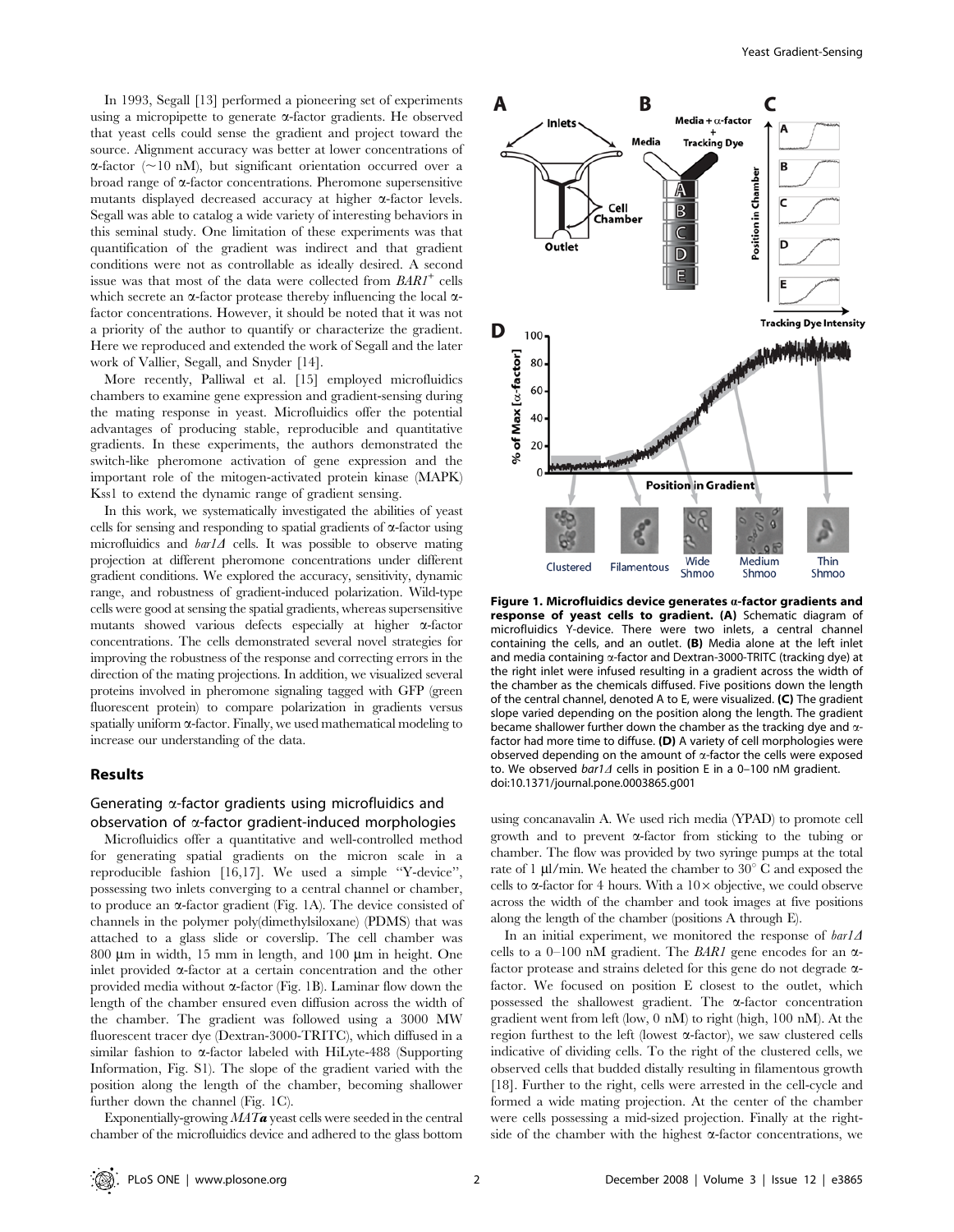observed cells with a narrow projection. Thus, a wide-range of morphologies and behaviors could be observed in a single experiment (Fig. 1D).

## Yeast mating projections align with  $\alpha$ -factor gradient

The first question we asked was whether the  $MATa$  yeast cells could sense and respond to the microfluidics  $\alpha$ -factor gradient by making a mating projection in the correct direction (Fig. 2A). One measure of accuracy was whether the cells projected correctly toward the right (aligned up the gradient) or incorrectly to the left (unaligned down the gradient). Initially, we examined the  $bar1\Delta$ cells in position E in the 0–100 nM gradient after 4 hours. The width of the chamber was divided into 8 regions, numbered from left to right. In region 1, the level of  $\alpha$ -factor was too low to induce projection formation, and in region 8, the gradient was flat or in the wrong direction; in addition, there were edge effects from the PDMS borders in these two regions. In regions 2 to 7, the cells significantly projected in the correct direction in three separate trials (Fig. 2B), thus indicating that the cells can correctly sense the gradient.

In these experiments, it was important to select single cells that were not in clusters. We noticed that cells (bar1 $\Delta$  and  $BARI^+$ ) in clusters tended to project away from the center of the cluster regardless of the gradient (data not shown). This significant tendency could obscure the ability to sense the  $\alpha$ -factor gradient.

A more informative measure of directional sensing was the angle  $\Theta$  of the mating projection with respect to the gradient (Fig. 2A). We calculated  $cos(\Theta)$ , which was positive if the projection was in the correct direction, and 1 if perfectly aligned. More precise determination of the mating projection direction was aided by using the fluorescent dye ConA-Alexa-488 to label the growing projection; this dye did not perturb the directional sensing (Supporting Information, Fig. S2). In the experiment described above, the  $cos(\Theta)$  was positive indicating alignment with the gradient, but the average value was less than 0.6 ( $\arccos(0.6) = 53^{\circ}$ ) indicating that the directional sensing was far from perfect. An important control experiment was measuring alignment when adding 100 nM  $\alpha$ -factor in a spatially uniform manner to the microfluidics chamber; in this isotropic case, we observed almost random orientation of the yeast mating projections (Fig. 2C). Note that yeast cells will project under spatially uniform pheromone conditions because of the presence of an internal cue (bud scar) that directs polarization independent of the external gradient [10,19]. Finally, we examined whether projection direction  $(\Theta = \text{angle of projection with respect to gradient direction, left to})$ right) was influenced by the fluid flow in the chamber (top to bottom). We measured whether the projection was preferentially up (sin( $\Theta$ ) $> 0$ , against the flow) or down (sin( $\Theta$ ) $< 0$ , against the flow) the chamber. We found that  $sin(\Theta)$  was close to 0 indicating an absence of a significant preference in projection orientation with respect to the flow direction (Fig. 2D).

Interestingly, in the chamber we observed one place with high accuracy where most cells were almost perfectly aligned with the gradient  $(cos(\Theta) \sim 1$ , Fig. 2E). This was only observed in Position A where the gradient was quite steep. This result suggests that steep gradient slopes promote the most accurate sensing and response.

## Wild-type and  $bar1\Delta$  cells exhibit sensitivity and broad dynamic range for gradient-sensing

We tested the directional projection formation of  $BARI^+$ (Fig. 3A) and  $bar1\Delta$  (Fig. 3B) cells over three different gradient ranges in which the upper concentration was varied: 0–10 nM, 0– 100 nM and 0–1000 nM. First for the  $bar1\Delta$  strain, as described above, we examined cells in Position E of the chamber, divided the

width into 8 regions, and measured the angle of the projection. Projection accuracy was highest at the lowest concentration gradient (0–10 nM). In this range, the  $\alpha$ -factor levels were closest to the dissociation constant of  $\alpha$ -factor receptor (K<sub>d</sub> $\sim$ 5 nM), and represent the levels at which the receptor can best sense differences in ligand concentration. Below 2 nM, many of the cells were still dividing and did not make a projection. At approximately 5 nM, we observed the most accurate projection in which  $cos(\Theta) \sim 0.8$ .

For the 0 to 100 nM gradient, we observed the highest accuracy at the lower concentrations and there was a trend in which the accuracy declined as we moved right across the chamber to sections at higher average concentrations and shallower relative slopes. Interestingly, we observed gradient detection in the 0 to 1000 nM gradient even at the high end (close to 1  $\upmu\textrm{M})$  where we expect receptors at both the front and back of the cell to be almost completely bound with ligand. Thus, the  $bar1\Delta$  cells showed the ability to make projections that sense gradients roughly from 4 nM to 1000 nM, which is more than two orders of magnitude dynamic range of spatial sensing (Fig. 3B).

We repeated the above experiments over the three gradient ranges in  $BARI^+$  cells (Fig. 3A); Bar1 is a protease in **a**-cells that degrades  $\alpha$ -factor. For the 0–100 nM and the 0–1000 nM gradients, the  $BARI^+$  cells displayed better accuracy than the  $bar1\Delta$  cells, thus highlighting the role of Bar1 to improve gradientsensing at higher ligand concentrations [13]. Bar1 acts even in the constant flow of the microfluidics chamber, which presumably washed free Bar1 protease away from the cells. This finding is consistent with the observation that some fraction of the Bar1 protease may be attached to the cell wall [20]. Finally, for both sets of cells, the directional accuracy was best when the overall concentration of  $\alpha$ -factor was closest to the receptor  $K_d$ , indicating the average level of  $\alpha$ -factor exposure was an important determinant of accurate gradient-sensing.

How shallow of a gradient can the yeast cell sense? We represented the slope as relative to the average concentration  $(L_{mid})$ at that position (*z*):  $L_{slope\_rel} = L_{slope}/L_{mid} = d \ln L/dz$ . In the middle of the chamber we estimated the slope to be  $0.5\%$   $\mu$ m<sup>-1</sup>, and in regions 6 and 7, the slope was approximately  $0.1\%$   $\mu$ m<sup>-1</sup>, which was a 0.5% difference in ligand concentration between front and back for a  $5 \mu m$  long cell. An important technical point about the experiments was that  $\alpha$ -factor was not being lost sticking to the sides of the tubing or chamber so that the estimates of the  $\alpha$ -factor concentration were accurate (Supporting Information, Fig. S3).

## Supersensitive mutants show decreased accuracy at higher concentrations of  $\alpha$ -factor

G-protein activation and G-protein deactivation are two critical control points in the dynamics of G-protein signaling. We examined gradient-sensing and projection formation in mutants in which regulation of these processes was altered. The absence of the RGS protein Sst2 (sst24) reduces G-protein deactivation; deletion of the C-terminal tail of Ste2p ( $ste2^{300A}$ ) reduces receptor down-regulation. Both mutants are supersensitive in their response to  $\alpha$ -factor with the ste2<sup>300A</sup> mutant approximately 10-fold more sensitive and the  $sst2\Delta$  mutant approximately 100-times more sensitive to pheromone by the halo assay. It is important to distinguish the sensitivity to the gradient slope (i.e. ability to detect shallow gradients) discussed in the last section from the sensitivity of the pheromone response to the absolute levels of  $\alpha$ -factor. We examined both mutations in a  $bar1\Delta$  background, whereas previous work [13,14] examined the supersensitive mutations primarily in a  $BARI^+$  background.

The gradient-sensing and response defect in the  $sst2\Delta$  bar1 $\Delta$ strain was quite dramatic. In the 0–100 nM gradient, most cells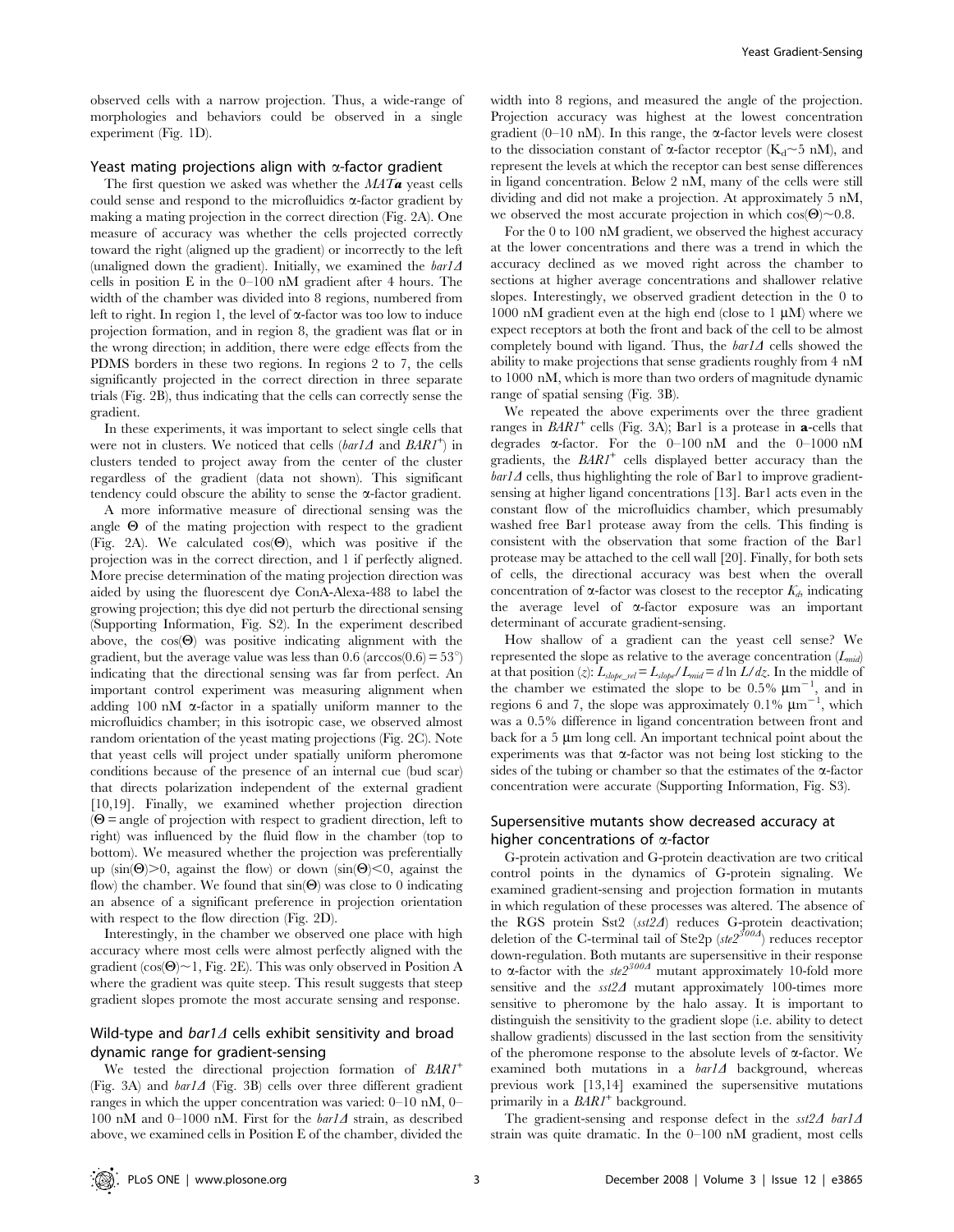

Figure 2. Mating projections align with the gradient. Data is from  $bar/1$  cells at position E in a 0-100 nM gradient after 4 hours in 3 separate experiments (average $\pm$ SEM). (A) The directional accuracy of projection growth was assessed in two ways: (i) binary discrimination between aligned  $(-90^{\circ} < \Theta < 90^{\circ})$  versus unaligned (90°< $\Theta < 180^{\circ}$  or  $-180^{\circ} < \Theta < -90^{\circ}$ ) mating projections, and (ii) the projection azimuth which we quantitated as the cosine of the angle  $\Theta$  between the direction of the gradient and the direction of the projection, as labeled by ConA-Alexa-488. (B) Significant alignment with the gradient. The width of the cell chamber was divided into 8 regions. A significant (\* p<0.05, \*\* p<0.01, \*\*\* p<0.001; t-test) percent of projecting bar1 $\Delta$  cells aligned (white bars) with the 0–100 nM gradient when compared to those that did not (black bars). The  $\alpha$ -factor gradient, indicated by the fluorescence intensity of the tracer Dextran-3000-TRITC, is represented by the gray line across the bar graph. An estimate of the average concentration of  $\alpha$ -factor (nM) in each region is given in parentheses along with the estimated relative slope (nM/µm) in brackets; these data are also in the Materials and Methods. In region 8 the gradient was flat or in the wrong direction caused by edge effects in the chamber, and in region 1 only a few cells did form a mating projection. (C) Comparing the directional response in gradient versus spatially uniform conditions. The projection azimuth  $\Theta$  of cells exposed to a gradient (white) was significantly (\* p<0.05, \*\* p<0.01; t-test) aligned in the gradient direction, whereas cells exposed to a spatially uniform 100 nM  $\alpha$ -factor treatment (black) projected in random directions (cos( $\Theta\rangle{\sim}0^{\circ}$ ). (D) Fluid flow did not influence projection direction. Preferential projection growth in the upstream or downstream direction of the microfluidics flow would be indicated by a significantly positive (up against the flow) or negative (down with the flow) values for sin( $\Theta$ ). We found that sin( $\Theta$ ) was close to 0. (E) In position A of the microfluidics chamber possessing the steepest gradient, we observed a narrow band of cells (in the middle of the chamber near the boundary between regions 4 and 5) in which most projections were almost perfectly aligned with the gradient. Scale bar = 50 µm. The direction of the gradient was from left (low) to right (high) as shown by the black arrow; cells are  $bar1\Delta$ . doi:10.1371/journal.pone.0003865.g002

oriented randomly with respect to the gradient direction (Fig. 4A). However at reduced  $\alpha$ -factor concentrations, in the 0–10 nM gradient, there was directional sensing (Fig. 4B). These data were consistent with the results of Segall [13]. The defect was less severe<br>in the receptor mutant. The  $ste2^{300A}$   $bar1\Delta$  cells showed very similar projection accuracy to the  $STE2^+$  barl $\Delta$  cells except in region 7 of the 0–100 nM gradient (Fig. 4A). The defect was more evident in the 0–1000 nM gradient in which accuracy was slightly above random, but not comparable to the  $STE2^+$  cells (Fig. 4B). These data were consistent with the results of Vallier et al. [14] which showed mild but significant gradient-sensing defects in ste2- $T326$  cells and more severe defects in  $ste2A296$  cells. Overall, there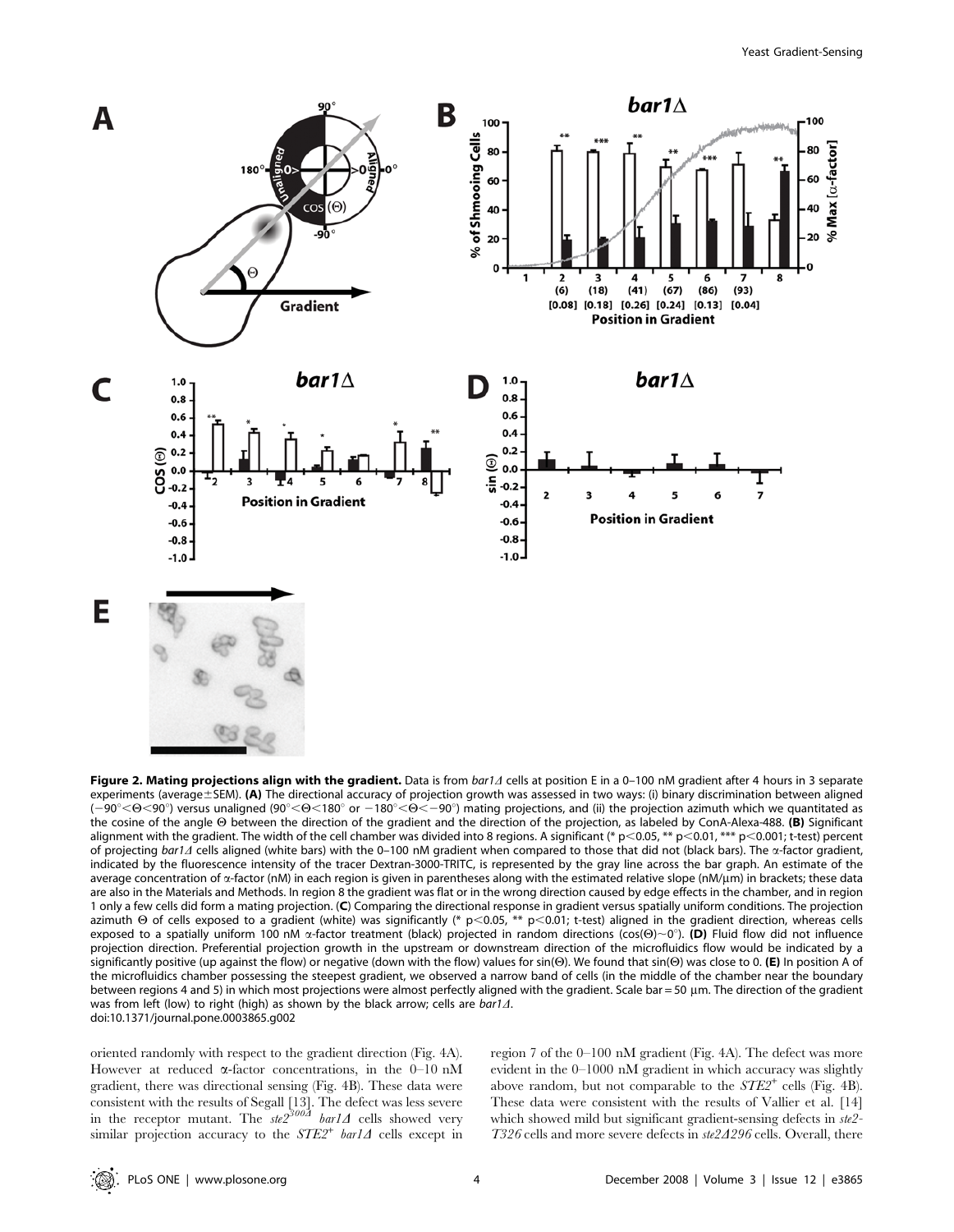

Figure 3. Assessing the gradient sensitivity and dynamic range of the spatial sensing response. The projection azimuths of (A) wild type BAR1<sup>+</sup> and (B) bar1 $\Delta$  cells were determined in three different  $\alpha$ factor gradients: 0–10 nM (gray), 0–100 nM (black), 0–1000 nM (white). Most BAR1<sup>+</sup> cells did not project at  $\alpha$ -factor levels below ~10 nM, but showed good directional accuracy even in region 7 of the 0–1000 nM gradient where the average pheromone concentration was  $\sim$ 900 nM. The bar1 $\Delta$  cells showed reduced overall accuracy compared to BAR1<sup>+</sup> cells in the 0–100 nM and 0–1000 nM gradients, but the directional accuracy was still significant at the higher concentrations. The concentration of  $\alpha$ -factor in each region is shown in parentheses where x is the maximum concentration for that gradient (i.e.  $x = 10$ , 100 or 1000 nM). Both types of cells could sense the gradient direction where the relative slope was shallowest in regions 6 and 7 of all three gradients. Three independent experiments were performed (avera $qe \pm SEM$ )

doi:10.1371/journal.pone.0003865.g003

was a correlation between the degree of supersensitivity of the two mutants and the ability to sense gradient direction at higher  $\alpha$ factor concentrations. The  $sst2\Delta$  bar1 $\Delta$  cells (100-fold supersensitive) showed gradient sensing up to the 0–10 nM gradient and the  $ste2^{300A}$  bar1 $\overline{A}$  cells (10-fold supersensitive) showed directional sensing up to the 0–100 nM gradient, whereas  $bar1\Delta$  cells could perform spatial sensing up to the 0–1000 nM gradient.

The sst2 $\Delta$  and ste2<sup>300 $\Delta$ </sup> bar1 $\Delta$  cells exhibited additional defects in the formation of mating projections in response to a gradient. First, the mating projections were misshapen; they were irregular, broader, and bent at high concentrations compared to wild-type projections, which were more regular, narrow and straight at the comparable concentrations. Despite the misshapen projections, we were able to determine the projection direction for these mutants (Supporting Information, Fig. S4). Vallier at al. [14] originally observed abnormal projection morphologies in receptor Cterminal mutants. Second, in the mutant strains even at position A, there was no evidence of the highly aligned phenotype (Fig. 2D); thus, they were unable to exhibit the high accuracy projection



Figure 4. Gradient-sensing of supersensitive  $sst2\Delta$  and  $ste2^{300\Delta}$ strains in  $bar1\Delta$  background. (A) In a 0-100 nM gradient, we measured the directional accuracy,  $cos(\Theta)$ , of BAR1<sup>+</sup> (light gray), bar1 $\Delta$ (black), ste2<sup>300A</sup> bar1 $\Delta$  (white), and sst2 $\Delta$  bar1 $\Delta$  (dark gray) cells. The BAR1<sup>+</sup> and bar1 $\Delta$  data are reproduced from Fig. 3. The sst2 $\Delta$  bar1 $\Delta$  cells exhibited a severe gradient-sensing defect, whereas the ste2<sup>3004</sup> bar1 $\Delta$ cells resembled the  $bar1\Delta$  cells. An estimate of the average concentration of  $\alpha$ -factor (nM) in each region is given in parentheses. **(B)** Response of sst2 $\Delta$  bar1 $\Delta$  cells in a 0–10 nM gradient (dark gray) and ste2<sup>300 $\Delta$ </sup> bar1 $\Delta$  cells in a 0–1000 nM gradient (white). The sst2 $\Delta$  strain bar1 $\Delta$  cells in a 0–1000 nM gradient (white). The sst2 $\Delta$  strain showed good directional sensing in this lower range of  $\alpha$ -factor concentrations. The sensing of the ste $2^{300}$  cells was poor at the higher pheromone levels. Three independent experiments were performed (average $\pm$ SEM).

doi:10.1371/journal.pone.0003865.g004

behavior at steep gradient slopes of wild-type cells. Third, neither mutant strain was able to form multiple projections at high concentrations of  $\alpha$ -factor. Taken together these data argue that Sst2 and receptor modification via the C-terminal tail may have additional roles in gradient-sensing beyond preventing supersensitivity to  $\alpha$ -factor.

#### Error correction and robustness strategies

There were limitations to the response of cells to an  $\alpha$ -factor gradient in terms of the directional accuracy of the initial projection, and whether a mating projection was created at all. At low concentrations of  $\alpha$ -factor, most cells did not form a mating projection, and instead continued to divide. However, at approximately 2 nM, many cells did not bud axially to create cell clusters, but instead formed filaments that resulted from distal budding away from the birth site. Erdman and Snyder originally characterized this behavior [18]. We asked whether this pheromone-induced filamentous growth sensed and responded to the gradient. After one hour of  $\alpha$ -factor exposure, the direction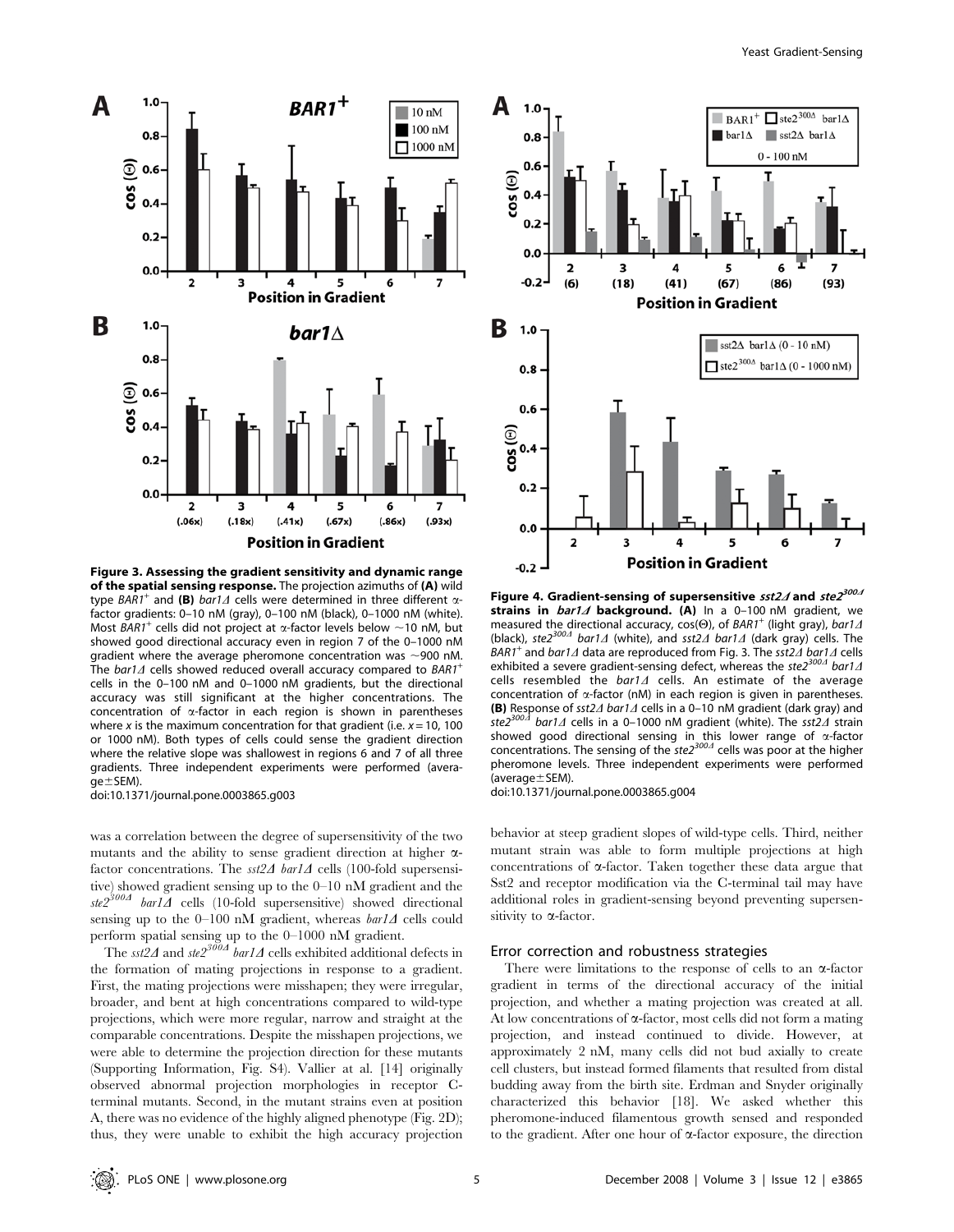of new buds was random with respect to the gradient. Presumably, many of these buds were committed before the pheromone gradient was applied. After 3 hours, new buds did align with the gradient  $(cos(\Theta) \sim 0.5)$  in a significant fashion. The same directionality was observed after 5 hours of gradient treatment when the next bud was made (Fig. 5A). Thus, pheromone-induced filamentous growth does sense and respond to the gradient.

In the range of 5 to 40 nM of  $\alpha$ -factor in a 0–100 nM gradient, many cells formed broad projections that bent to follow the gradient. This adaptive response originally described by Segall [13] is illustrated in Fig. 5B. We observed cells at two-hour intervals (2, 4, and 6 hours) and at each succeeding time point, the directional accuracy improved as the projection bent in the correct direction.

Above 50 nM of  $\alpha$ -factor, many cells made second projections. We tested whether some second projections represented a probabilistic ''correction'' of a less accurate first projection. From a sample of cells containing two projections after 6 hours, we found that the first projection was almost randomly oriented, whereas the second projection showed good alignment with the gradient  $(\cos(\Theta) \sim 0.6$ , Fig. 5C). Thus, there is likely to be an active sensing mechanism involved in the formation of multiple projections, rather than the projections emerging in random directions.

## Polarization of proteins in gradients versus spatially uniform  $\alpha$ -factor

We compared the polarization of four different proteins tagged with GFP – Ste2-GFP, Ste18-GFP  $(G\gamma)$ , and Ste20-GFP (kinase activated by Cdc42), Spa2-GFP – under gradient and nongradient conditions. Both sets of experiments were performed in the microfluidics chamber, and the cells were imaged after 2 to 4 hours of exposure. For the isotropic conditions we used 50 nM of alpha-factor applied to both inlets, and for the gradient conditions we observed cells at position E in the middle regions of the chamber of a 0–100 nM gradient, where the average  $\alpha$ -factor concentration was approximately 50 nM.

The point of this experiment was to examine the formal possibility that polarization in an external gradient would be significantly and dramatically different from polarization under uniform conditions which would be directed by an internal cue, the bud scar. Qualitatively, we did not observe any significant differences in the polarization of the proteins in the gradient versus the spatially uniform alpha-factor (Fig. 6). These results support the common assumption that the same basic machinery and events are taking place in yeast cells exposed to  $\alpha$ -factor whether or not in a gradient [5,6]. These data, however, do not exclude the possibility of more subtle gradient-specific behaviors under a subset of gradient conditions.

A second goal of this experiment was to examine the extent of polarization induced by the gradient to address the issue of amplification required for tight localization of protein components, and this question is explored in the modeling below. Interestingly, we observed different degrees of polarization for the various proteins (whether in a gradient or not). Spa2 [21] was the most polarized forming a tight spot (polarisome [22,23]), and Ste20 [24,25] also displayed a highly-localized appearance. Alphafactor receptor [19,26] was significantly polarized at the front, but in many cells, there were some receptors in the cell body, and much of the internalized Ste2-GFP could be found in the vacuole, which was located at the back of the cell. Finally, Ste18 [19,27] displayed a similar extent of polarization as Ste2 with distinct localization in the mating projection, but still substantial staining in the membrane of the cell body. Thus, for at least 2 proteins (Spa2 and Ste20) there was dramatic polarization whose



**Projection Number** 

Figure 5. Pheromone gradient-sensing robustness strategies: schematic diagrams, data, and sample images. (A) At  $\alpha$ -factor concentrations between 1 and 4 nM, many cells ( $bar1\Delta$ ) began to bud distally in a filamentous fashion. These filaments sensed the gradient as indicated by the direction of the bud relative to the mother cell and the resulting orientation was significantly  $(*** p<0.001; t-test)$  toward higher concentrations of mating factor. Scale bar = 50  $\mu$ m. (B) At  $\alpha$ factor concentrations between 5 nM and 40 nM, cells made a wide mating projection that bent in the direction of the gradient. Determination of projection direction was aided by use of ConA-Alexa-488, which labeled the growing projection. Cells were imaged after 2, 4, and 6 hours of exposure. At each succeeding time interval the alignment with the gradient,  $cos(\Theta)$ , increased (\* p<0.05; t-test). (C) At a-factor concentrations above 50 nM, if the initial projection was unaligned with the gradient, then instead of altering the projection to orient it toward the gradient, the cell abandoned its first attempt and formed a second projection after 6 hours, which was significantly (\*\*\*  $p$ <0.001; t-test) more aligned. Three independent experiments were performed (average $\pm$ SEM).

doi:10.1371/journal.pone.0003865.g005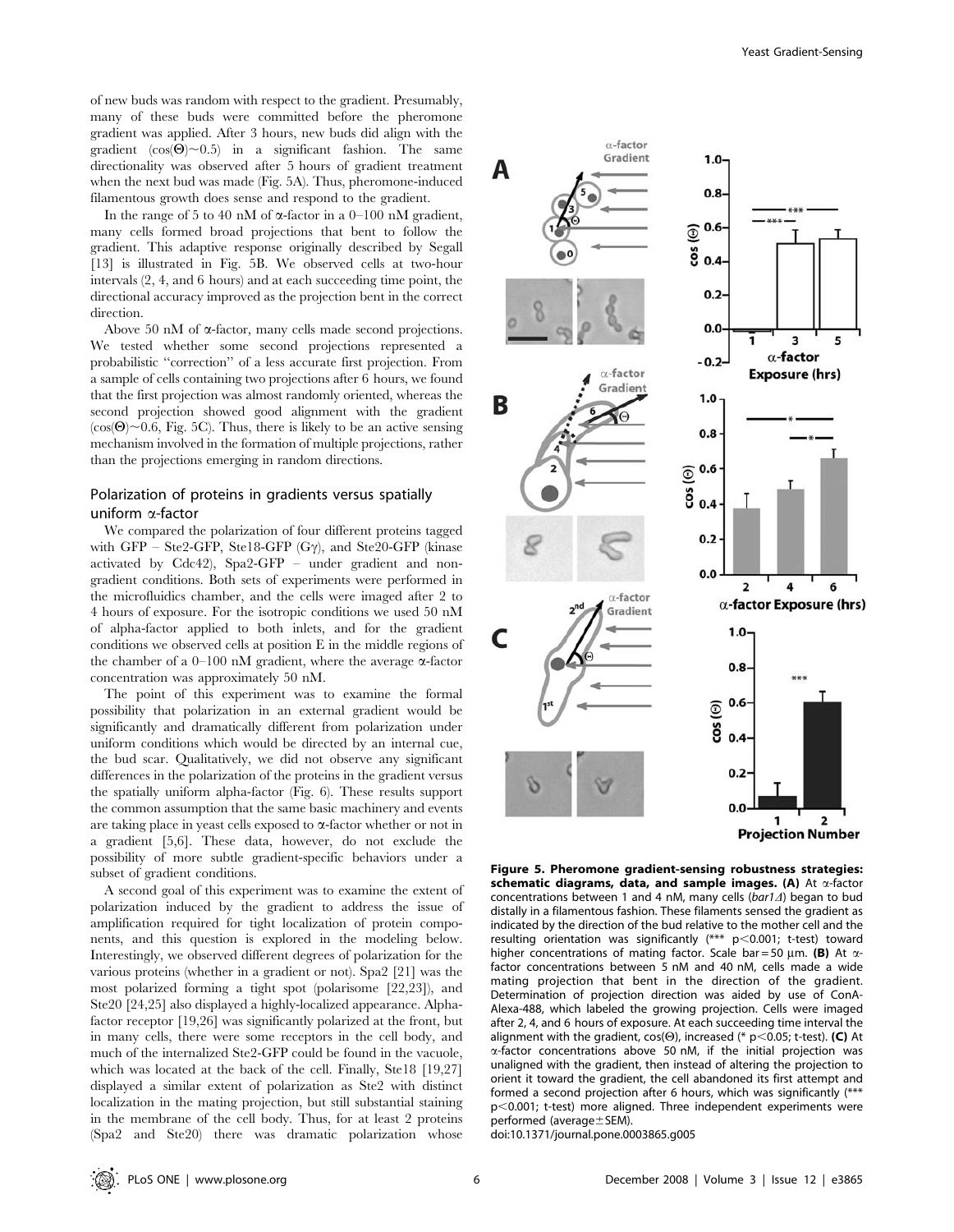

Figure 6. Fluorescence images of Ste2-GFP, Ste18-GFP (G $\gamma$ ), Ste20-GFP and Spa2-GFP under non-gradient (uniform, 50 nM) and gradient (0-100 nM)  $\alpha$ -factor conditions (bar1 $\Lambda$ ). The polarization patterns were qualitatively similar under the two treatments. Cells were exposed to  $\alpha$ -factor in a microfluidics chamber for 2 to 4 hours until pronounced mating projections were observed. Gradient-responding cells were chosen toward the middle of the gradient ( $\sim$ 50 nM) at position E. The gradient direction was from left (low) to right (high) indicated by the white arrow. The large bright structure at the back of the cell in the Ste2 images was the vacuole containing internalized Ste2. Spa2 was tightly localized at the projection tip (the cell body cannot be seen). Spa2 and Ste20 were more polarized than Ste2 and Ste18. Scale bar =  $10 \mu m$ . doi:10.1371/journal.pone.0003865.g006

directionality was influenced by the gradient. This localization is indicative of substantial amplification in which a shallow external gradient is amplified to produce a steep internal gradient of certain proteins.

## Computer simulations to determine sources of amplification for polarization

We used computer simulations to interpret some of the data described above. Based on previous work [28], we constructed a simplified model representing the spatial dynamics of the heterotrimeric and Cdc42 G protein cycles. The first four equations represent the dynamics of the heterotrimeric G protein cycle, and the last two equations represent the dynamics of the Cdc42 G protein cycle. The input is the ligand  $\alpha$ -factor (L) and the output is active Cdc42 (C42a).

In the heterotrimeric G-protein cycle, the ligand  $\alpha$ -factor (L) binds  $\alpha$ -factor receptor (R) to form the active receptor complex (RL). The RL species catalyzes the activation of the heterotrimeric G-protein (G) to form active  $\alpha$ -subunit (Ga) and free G $\beta\gamma$  (Gbg). Ga is deactivated to form inactive  $\alpha$ -subunit (Gd), which binds to  $G\beta\gamma$  to reform the heterotrimer. In the Cdc42 cycle, the level of  $G\beta\gamma$  affects the rate of activation of Cdc42 (C42) to its active form (C42a) through a cooperative Hill term ( $k<sub>0</sub>$  term). In addition, there is a positive feedback term in which C42a stimulates it own activation  $(k<sub>1</sub>$  term). This expression describes the positive feedback loop involving Cdc42, Cdc24, and the scaffold protein Bem1 [29]. The negative feedback loop is implemented through the action of the Cdc42-activated kinase Cla4 which is known to phosphorylate and down-regulate the Cdc42 activator Cdc24 [30].

$$
\frac{\partial[\mathbf{R}]}{\partial t} = D_m \nabla_s^2[\mathbf{R}] - k_{RL}[\mathbf{L}][\mathbf{R}]
$$
  
+  $k_{RLm}[\mathbf{R}\mathbf{L}] - k_{Rd0}[\mathbf{R}] + [C42a]k_{Rs}$  (1)

$$
\frac{\partial[\mathbf{RL}]}{\partial t} = D_m \nabla_s^2[\mathbf{RL}] + k_{RL}[\mathbf{L}][\mathbf{R}] - k_{RLm}[\mathbf{RL}] - k_{Rd1}[\mathbf{RL}] \tag{2}
$$

$$
\frac{\partial[\mathbf{G}]}{\partial t} = D_m \nabla_s^2[\mathbf{G}] - k_{Ga}[\mathbf{R} \mathbf{L}][\mathbf{G}] + k_{G1}[\mathbf{Gd}][\mathbf{Gbg}] \tag{3}
$$

$$
\frac{\partial [\text{Ga}]}{\partial t} = D_m \nabla_s^2 [\text{Ga}] + k_{Ga} [\text{RL}][\text{G}] - k_{Gd} [\text{Ga}] \tag{4}
$$

$$
\frac{\partial [C42a]}{\partial t} = D_m \nabla_s [C42a] + \frac{k_0}{1 + (\beta [Gbg*])^{-q}}
$$
  
+ 
$$
\frac{k_1}{1 + (\gamma [C42a])^{-h}} - (k_2 + k_3 [Cla4])[C42a] + IC(z)
$$
 (5)

$$
\frac{\partial [\text{Cla4}]}{\partial t} = k_4 \left( \frac{\int_s [\text{C42a}] ds}{\int_s 1 ds} - [\text{C42a}]_{ss} \right) [\text{Cla4}] \tag{6}
$$

The full model is described in Appendix S1 (Supporting Information). Polarization was influenced by both an internal cue  $(IC(z))$  in Eq. (5), describing signaling arising from the bud scar through the G protein Bud1 [10,19], and the external  $\alpha$ -factor gradient. The cell was described as an ellipsoid that is represented along its major axis in one-dimension.

We focused on better understanding the amplification and dynamic range in wild-type cells, as well as the mutant phenotypes. The external gradient of  $\alpha$ -factor resulted in an internal gradient of active G-proteins (G $\alpha$ -GTP and G $\beta\gamma$ ). This internal gradient was then amplified by the Cdc42 dynamics described in equation (5). In particular, the equation contains a cooperativity term arising from assembly of higher-order protein complexes (e.g. polarisome) and represented by the Hill term  $\left(\frac{k_0}{1+(\beta[Gbg*])^{-q}}\right)$  $\alpha$ -complexes , and a positive feedback term  $\left(\frac{k_1}{1+({\gamma}[C42a])^{-k}}\right)$  $\left(\frac{k_1}{1+(b(G/2a))^{-h}}\right)$  representing the dynamics from the positive feedback loop involving Cdc24, Cdc42, and Bem1 among others [29]. One question is whether both terms are necessary for polarization.

In this model, we needed both cooperativity and positive feedback to achieve gradient-induced polarization observed in the experiments (Fig. 7A); the normalized levels of active Cdc42  $( [C42a]_{\text{norm}})$  were plotted along the length of the cell. A pure cooperativity model  $(h = 0, no receptor polarization) could not$ sufficiently amplify the external gradient (Fig 7A). Without cooperativity  $(q = 1)$ , there was no sensing of the gradient, and instead there was a minor response to the internal cue, which was to the left.

This balance of cooperativity and positive feedback was able to reproduce both the broad dynamic range of wild-type cells and the reduced dynamic range of the mutant cells. In the balanced model in which  $k_0 = k_1 = 0.1$  s<sup>-1</sup> (q = 200, h = 8), the cells could sense the gradient and polarize at concentrations as high as  $1 \mu m \alpha$ -factor as was observed in the experiments. On the other hand, simulations of  $sst2\Delta$  (bar1 $\Delta$ ) cells showed defective gradient-induced polarization at 100 nM average  $\alpha$ -factor concentration (Fig. 7B). The sst2 $\Delta$ mutation caused a saturation of active G-proteins so that the internal gradient was too shallow (G-proteins were almost fully active at both front and back) to be amplified by the downstream mechanisms. The relative slope of active G protein was  $2.5 \times 10^{-4}$  µm<sup>-1</sup> in *bar1* $\Delta$  cells, but  $5 \times 10^{-6}$  µm<sup>-1</sup> in sst2 $\Delta$  bar1 $\Delta$ cells in the simulations with  $L_{mid} = 100$  nM. At lower concentra-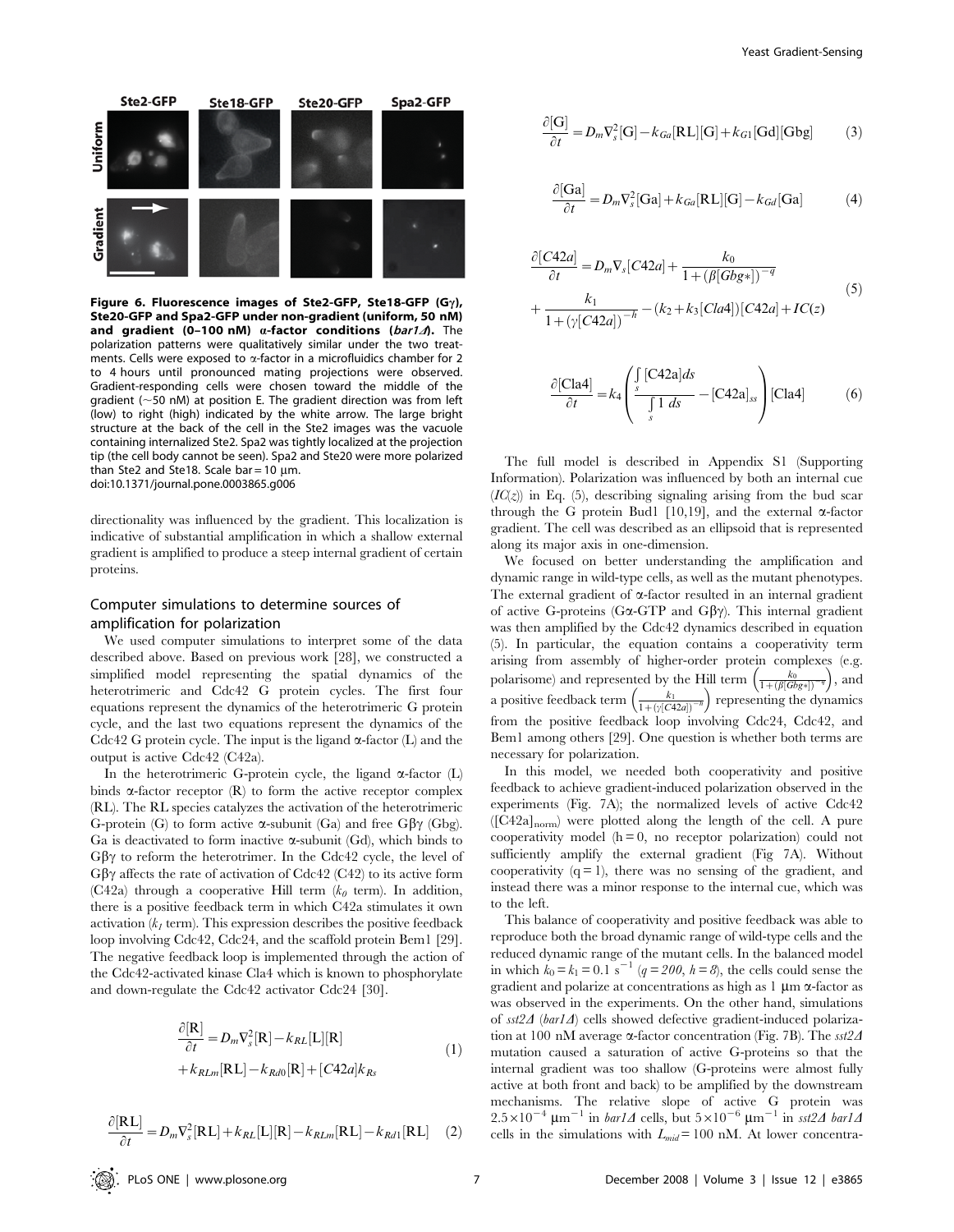

Figure 7. Computer simulations of gradient-induced cell polarization. The normalized concentration of active Cdc42, [C42a]<sub>norm</sub>, was plotted against the axial length of the cell. An internal cue signal was at the left, and the gradient of  $\alpha$ -factor pointed from left (low) to right (high). The relative slope of the gradients (d ln L/dz) was 1%  $\mu$ m $^{-1}$ . (A) Polarization in response to a gradient (L<sub>mid</sub> = 10 nM, L<sub>slope</sub> = 0.1 nM/ $\mu$ m) with (i) both cooperativity and positive feedback (k<sub>0</sub> = k<sub>1</sub> = 0.1 s<sup>-1</sup>; q = 200, h = 8; solid line), with (ii) only positive feedback and no cooperativity (q = 1; gray dashed line), and with (iii) only cooperativity and no positive feedback  $(h = 0, no$  polarized receptor synthesis; dotted line). (B) Modeling the dynamic range of polarization in wild-type and mutant cells. Simulated wild-type (bar1 $\Delta$ ) cells polarized in gradients at high concentrations of  $\alpha$ -factor ( $L_{mid}$  = 1000 nM; solid line). The sst2 $\Delta$  (bar1 $\Delta$ ) cells in simulations did not polarize at 100 nM (gray dashed line), but did polarize at lower concentrations, 1 nM (dotted line).

doi:10.1371/journal.pone.0003865.g007

tions of  $\alpha$ -factor (1 nM) in sst2 $\Delta$  cells, the level of active G-proteins was not saturated, and the internal gradient was sufficiently steep  $(2\times10^{-3} \ \mu m^{-1})$  to allow polarization (Fig. 7B). Simulations showed a similar polarization defect in  $ste2^{300A}$  cells at 100 nM a-factor, but not at 10 nM. These modeling data argue that the amplification necessary for polarization in yeast arises from a combination of cooperativity and positive feedback, and that regulation is important for preventing excess G-protein activation, especially in gradients in which the average  $\alpha$ -factor concentration is high. Furthermore, the model predicts a high degree of cooperativity  $(q>100)$  in this signaling system, which may arise from the cooperative assembly of a large complex or from a cascade of cooperative binding reactions. Indeed, there are several scaffold proteins (e.g. Ste4, Ste5, Bem1) which bind multiple different proteins that could form a network of interactions, and in addition, there are also large structures such as the polarisome [9,21] composed of many subunits that could give rise to highly cooperative behavior.

## Discussion

In this work, we used microfluidics to generate mating pheromone gradients and tested the ability of yeast cells to sense and respond to the gradients by making a mating projection. The microfluidics and  $bar1\Delta$  strains enabled better quantification of input conditions compared to previous studies. We found that yeast cells were very good at sensing spatial gradients capable of high accuracy when the concentration was close to the  $K_d$  of alphafactor receptor  $(\sim 5 \text{ nM})$  and when the gradient slope was steep. Although accuracy decreased at higher  $\alpha$ -factor concentrations and shallower slopes, the cells were still able to sense the gradientdirection over a broad range of concentrations and gradient slopes, even at concentrations as high as  $1 \mu M$  and relative slopes  $(d \ln L/dz)$  as shallow as 0.1%  $\mu$ m<sup>21</sup>.

Assuming 10,000 receptors/cell [31] and that the receptors have achieved steady-state binding with a fixed  $K_d$  of 5 nM, then in the middle of the 0–1000 nM gradient the average concentration was 500 nM and the absolute slope was 2.5 nM  $\mu$ m<sup>-1</sup>. These numbers translate to 4951 occupied receptors in the front-half of the cell and 4950 occupied receptors in the back-half of the cell. Thus, given the above assumptions which need experimental validation, yeast cells exhibit the ability to discriminate, albeit imperfectly, the spatial difference of a single occupied receptor or less.

The overall robustness of projection formation was improved by specific adaptive mechanisms that depended on the  $\alpha$ -factor concentration. At very low concentrations when no mating projection formed, cells underwent filamentous growth up the gradient. One can speculate that eventually a daughter cell would be close enough to the source to initiate a mating projection, resulting in long-distance mating. At low concentrations the projection was wider and capable of bending in the direction of the gradient. At high pheromone concentrations, the cell had a greater tendency to make a second projection if the first projection was in the wrong direction. It should be noted that the relationship between these ''robust'' behaviors and mating efficiency has not been clearly demonstrated.

Mutations that impaired the down-regulation of heterotrimeric G protein activation exhibited gradient-sensing defects that correlated with the supersensitivity of the mutants cells to  $\alpha$ factor. We used computer modeling to describe a scenario in which saturation of the system minimizes the spatial differences in active G-proteins, resulting in an internal active G-protein gradient that is too shallow to be amplified by a downstream mechanism. The generic model exhibited the dramatic amplification and broad dynamic range of gradient-sensing in wild-type cells, as well as defective polarization for ''mutant'' parameter values. Further research is needed to elaborate this simple model with more realistic mechanistic terms and data, but it provides a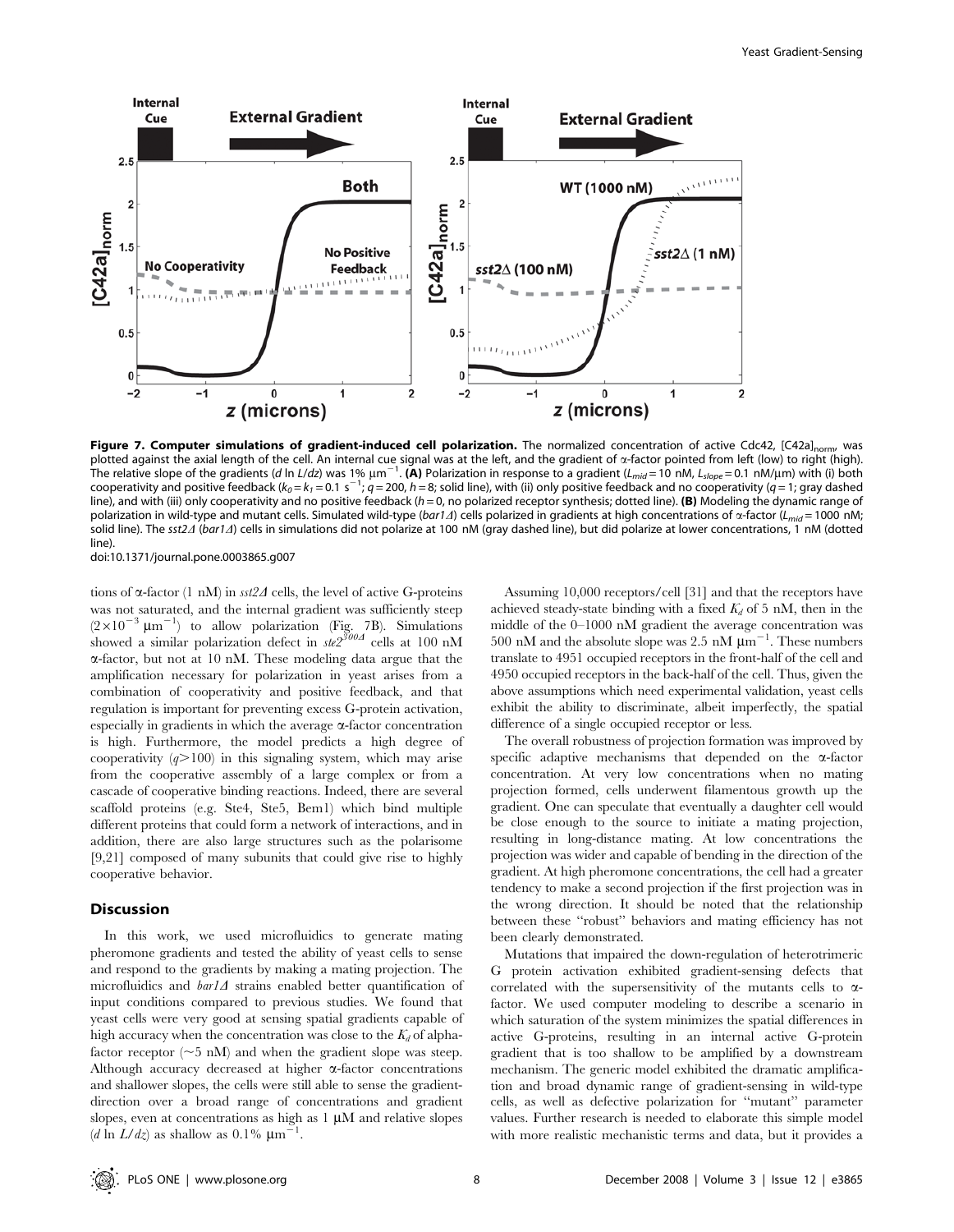starting point for future comparisons. For example, one area of improvement is adding more mechanisms relating to the downregulation of Ste2. These include receptor modification and endocytosis [32,33], the role of auxiliary proteins such as Afr1 [34,35], possible pre-coupling of G-proteins to receptor [36], and the interaction between Sst2 and Ste2 [37]. Indeed, more accurate modeling of the changes in receptor numbers and location is a top priority for future research because of the significant potential impact of these spatial dynamics on gradient-sensing and response.

An interesting question is whether the fundamental behavior of the yeast cells is different in gradients versus spatially uniform  $\alpha$ -factor. Examining the polarization of four proteins tagged with GFP suggests no. Furthermore, the dramatic polarization of Ste20 and Spa2 argues for the presence of mechanisms capable of producing substantial amplification of the external spatial gradient. One can rationalize that the heteroterimeric G-protein cycle components Ste2 and Ste18 are less polarized so that they can better sense changes in the direction of the gradient and make a second projection if necessary.

The cells in the microfluidics chambers were under constant flow. We tested flow rates both lower (0.5) and higher (5) than 1 µl/min with no apparent change in the cell behavior; however, at lower flow rates it was harder to maintain a stable gradient. In addition, we did not observe any bias in the projection direction with respect to the flow direction. Qualitatively, the transcriptional  $(P_{FUSI}-GFP)$  and morphological responses of cells exposed to spatially uniform  $\alpha$ -factor in a microfluidics chamber were similar to cells responding to  $\alpha$ -factor in an incubation chamber without flow (data not shown). Finally, many of our results were consistent with results from other labs using different microfluidics [15] or micropipette [13,14] techniques to generate gradients.

On the one hand, some of the impressive features of yeast gradient-sensing help to explain the high efficiency of mating. For example, the expression of the  $\alpha$ -factor protease Bar1 improves performance at high pheromone concentrations. Presumably, Bar1 exerts its beneficial effect by reducing the concentration of  $\alpha$ factor in the vicinity of the cell to levels closer to the  $K_d$  of the receptor, resulting in more optimal spatial sensing. On the other hand, the imperfect nature of the observed gradient-sensing also argues for additional strategies to ensure robust mating, because a misalignment of mating projections could prevent cell fusion. The sensing of  $\alpha$ -factor represents only part of the whole mating process. One must also consider the directional secretion of afactor by  $\alpha$ -cells, as well as the directional sensing and secretion of a-factor. Ultimately, it is important to connect the gradientsensing performance monitored by microfluidics with the mating performance measured by mating assays.

In the future, we plan to address additional issues of robustness relating to spatial sensing of gradients. What is the effect of internal perturbations such as mutations in other genes of the mating response system? Also, how do external perturbations such as noise in the gradient affect sensing? In addition, what are the limits to the gradient sensitivity and dynamic range? Finally, how well do yeast cells track a moving signal source? Finally, from a modeling perspective, additional spatial dynamics need to be included such as receptor down-regulation, spatial dynamics of Sst2, regulation of the G-proteins, and the role of auxiliary regulators such as Afr1.

Heterotrimeric G protein systems not only monitor the absolute levels of input signals, but also detect spatial and temporal changes in these signals [38]. For example, retinal rod cells can detect spatial contrast in an image over 2 log units of background light intensity, and cone cells over 5 to 6 log units [39]. As comparison, we have shown that yeast cells could sense spatial chemical gradients over 3 log units of pheromone concentration from 1 nM (filamentous growth) to 1000 nM with slopes as shallow as

 $0.1\%$   $\mu$ m<sup>-1</sup>, and produced dramatic polarization of proteins in the correct direction. These performance benchmarks can shed light on the logic of the complex design of the yeast mating response and other heterotrimeric G protein systems.

## Materials and Methods

#### Plasmids and strains

All yeast strains were isogenic derivatives of W303 or S288C (BY4741). Genetic techniques were performed according to standard methods [40]. Details on strains are presented in Table S1 (Supporting Information).

### Microfluidics devices

Microfluidic devices were fabricated in poly(dimethylsiloxane) (PDMS) using soft lithography [17]. The PDMS was bonded to a glass slide or cover slip. The device was in a Y-shaped configuration, and the central chamber was  $800 \mu m$  in width, 15 mm in length, and 100  $\mu$ m in height. Microfluidic devices were treated with concanavalin A (Con A, Sigma) to help the yeast cells adhere to the glass.

#### Microfluidics experiment

Yeast cells were grown in YPAD media (yeast extract-peptonedextrose (YPD) media supplemented with adenine). We added 25 µg/ml of ConA-Alexa488 (Molecular Probes) to the YPAD to mark the growing projection. For one of the two inlets, the 2 mL of media was supplemented with 500 nM Dextran-3000-TRITC (Molecular Probes) and  $\alpha$ -factor (10 nM, 100 nM or 1000 nM).

The microfluidics device was placed on an inverted Nikon Eclipse TE300 microscope and imaged with a  $10\times$  objective for cell morphology, and  $100 \times$  objective for fluorescence images of GFP-tagged proteins. The device, stage, microscope, and media were all heated to 30 degrees.

Two Versa Pump 6 syringe pumps (Kloehn, Las Vegas, NV, USA) were connected to the microfluidics device using PE-20 tubing (Becton Dickinson). Each pump was run at a rate of  $0.5 \mu$ l/ min, and were controlled by the LabVIEW program (National Instruments). Gradients were set up over a five-minute period prior to data collection.

The average gradient properties at position E of the microfluidics chamber were as follows for regions 2 to micronuments champer were as identity for regions 2 to<br>  $7\left(\frac{L_{mid}}{L_{max}}, \frac{L_{slope}}{L_{max}}\right)$ : 2 = (0.06, 0.0008), 3 = (0.18, 0.0018), 4 = (0.41, 0.0026),  $5 = (0.67, 0.0024)$ ,  $6 = (0.86, 0.0013)$ , and  $7 = (0.93,$ 0.0004),  $L_{\text{max}}$  = maximum  $\alpha$ -factor concentration. Each region was  $100 \mu m$  in width.

#### Imaging and image analysis

Images were acquired at 15 minute intervals using a CCD camera (Hamamatsu ORCA-2) connected to the Nikon inverted microscope controlled by the Metamorph software (Molecular Devices) and containing an automated stage. Five positions were imaged (0, 2.5, 5, 7.5 and 10 mm relative to the top of the central chamber) at three wavelengths (bright-field, FITC, TRITC) over four to six hours. The gradient profile at each position in the cell chamber was determined using the tracking dye Dextran-3000- TRITC. The dye ConA-Alexa488 was used to determine the direction of the mating projection. Image analysis was manually performed within ImageJ [41] and CellProfiler [42].

#### Supporting Information

Figure S1 Gradient profile of alpha-factor labeled with Hylite-488 compared to Dextran-3000-TRITC. In separate experiments,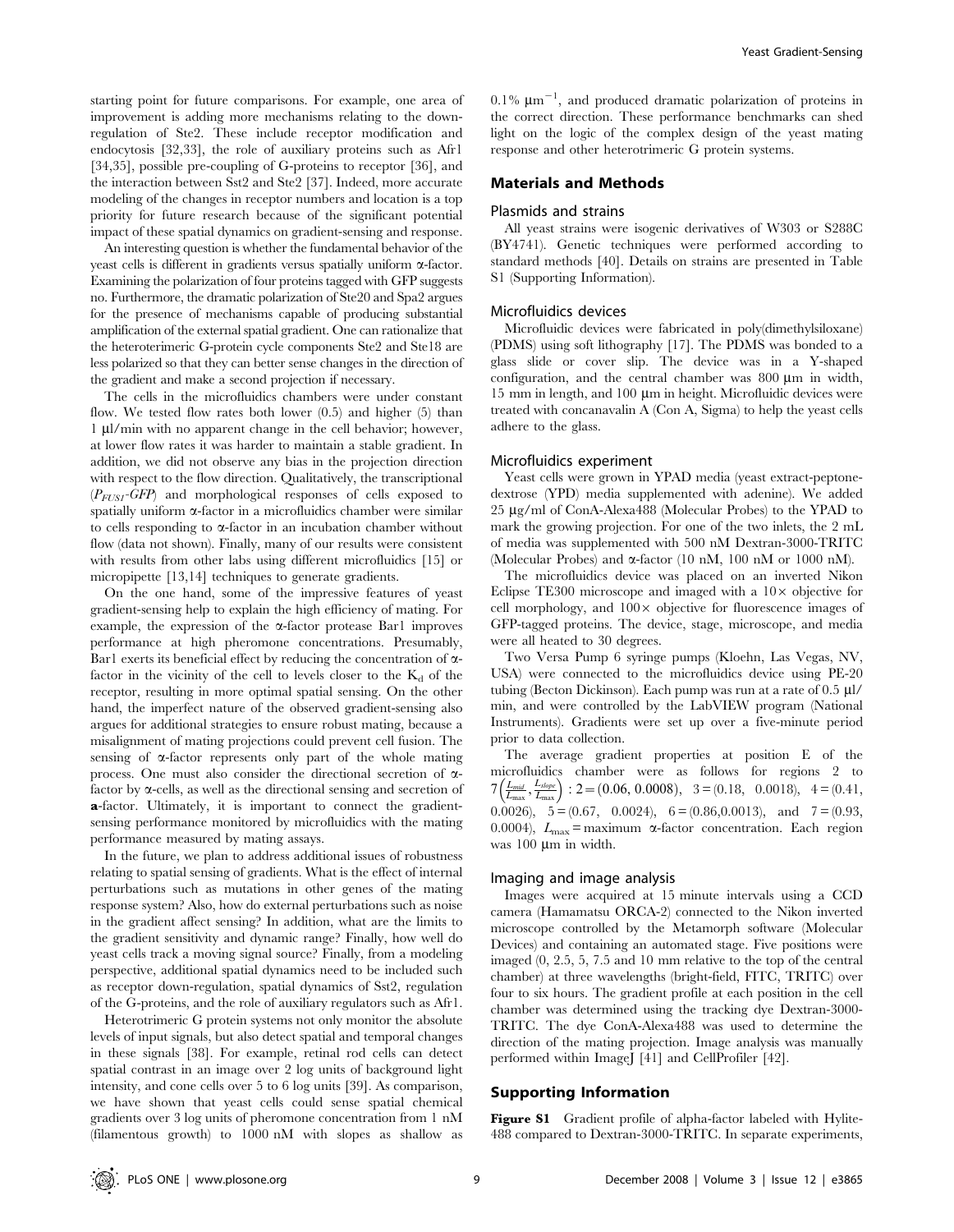we monitored the fluorescence profile in the microfluidics chamber of (a) alpha-factor-Hylite-488 (blue) and (b) Dextran-3000-TRITC. We show data from positions A and E in the chamber. The agreement was good indicating that both dyes possess similar diffusion properties in the chamber.

Found at: doi:10.1371/journal.pone.0003865.s001 (0.70 MB EPS)

Figure S2 Mating projection directional accuracy in the presence or absence ConA-Alexa-488. The directional accuracy of mating projection growth was assessed by binary discrimination between aligned versus unaligned projections; percent aligned are shown on the y-axis. Results in the presence of ConA-Alexa-488 are the black bars (reproduced from Figure 2B), and the results in the absence of ConA-Alexa-488 are the white bars. Data is from  $bar1\Delta$  cells at position E in a 0–100 nM gradient after 4 hours in 3 separate experiments (average $\pm$ SEM).

Found at: doi:10.1371/journal.pone.0003865.s002 (0.57 MB EPS)

**Figure S3** Dose-response of  $P_{FUSI}$ -GFP strain in the microfluidics chamber. Cells containing the pheromone-inducible transcriptional reporter  $P_{FUSI}$ -GFP were exposed to a 0–10 nM gradient in the microfluidics chamber for 2 hours. The mean GFP fluorescence was calculated using the image analysis software CellProfiler to identify cells and calculate the average fluorescence per cell. The data was determined for each of the 8 regions of the chamber and the fluorescence intensity was normalized to the maximum intensity region (red line). Also shown is the

#### References

- 1. Gilman AG, Simon MI, Bourne HR, Harris BA, Long R, et al. (2002) Overview of the Alliance for Cellular Signaling. Nature 420: 703–706.
- 2. Simon MI, Strathmann MP, Gautam N (1991) Diversity of G proteins in signal transduction. Science 252: 802–808.
- 3. Hardman JG, Limbird LE, eds (1996) Goodman & Gilman's the pharmacological basis of therapeutics. 9th ed. New York: McGraw-Hill.
- 4. Hao N, Yildirim N, Wang Y, Elston TC, Dohlman HG (2003) Regulators of G protein signaling and transient activation of signaling: experimental and computational analysis reveals negative and positive feedback controls on G protein activity. J Biol Chem 278: 46506–46515.
- 5. Sprague GFJ, Thorner JW (1992) Pheromone Response and Signal Transduction during the Mating Process of Saccharomyces cerevisiae. The Molecular and Cellular Biology of the Yeast Saccharomyces: Gene Expression: Cold Spring Harbor Laboratory Press. pp 657–744.
- 6. Dohlman HG, Thorner JW (2001) Regulation of G protein-initiated signal transduction in yeast: Paradigms and principles. Annu Rev Biochem 70: 703–754.
- 7. Bardwell L (2004) A walk-through of the yeast mating pheromone response pathway. Peptides 25: 1465–1476.
- 8. Pruyne D, Bretscher A (2000) Polarization of cell growth in yeast. I. Establishment and maintenance of polarity states. J Cell Sci 113(Pt 3): 365–375.
- 9. Madden K, Snyder M (1998) Cell polarity and morphogenesis in budding yeast. Annu Rev Microbiol 52: 687–744.
- 10. Nern A, Arkowitz RA (1998) A GTP-exchange factor required for cell orientation. Nature 391: 195–198.
- 11. Jackson CL, Hartwell LH (1990) Courtship in S. cerevisiae: Both cell types choose mating partners by responding to the strongest pheromone signal. Cell 63: 1039–1051.
- 12. Metodiev MV, Matheos D, Rose MD, Stone DE (2002) Regulation of MAPK function by direct interaction with the mating-specific Galpha in yeast. Science 296: 1483–1486.
- 13. Segall JE (1993) Polarization of yeast cells in spatial gradients of alpha mating factor. Proc Natl Acad Sci U S A 90: 8332–8336.
- 14. Vallier LG, Segall JE, Snyder M (2002) The alpha-factor receptor C-terminus is important for mating projection formation and orientation in Saccharomyces cerevisiae. Cell Motil Cytoskeleton 53: 251–266.
- 15. Paliwal S, Iglesias PA, Campbell K, Hilioti Z, Groisman A, et al. (2007) MAPKmediated bimodal gene expression and adaptive gradient sensing in yeast. Nature 446: 46–51.
- 16. Jeon NL, Baskaran H, Dertinger SKW, Whitesides GM, Water LVd, et al. (2002) Neutrophil chemotaxis in linear and complex gradients of interleukin-8 formed in a microfabricated device. Nature Biotechnology 20: 826–830.
- 17. Jeon NL, Dertinger SKW, Chiu DT, Choi IS, Stroock AD, et al. (2000) Generation of solution and surface gradients using microfluidic systems. Langmuir 16: 8311–8316.
- 18. Erdman S, Snyder M (2001) A filamentous growth response mediated by the yeast mating pathway. Genetics 159: 919–928.

fluorescence profile of the Dextran-3000-TRITC tracer dye (blue line).

Found at: doi:10.1371/journal.pone.0003865.s003 (0.64 MB EPS)

Figure S4 Mating projection direction determination from bright-field and fluorescence images. A field of  $sst2\Delta$  cells is shown. On the left is the bright-field image, in the middle is the fluorescence image of ConA-Alexa-488 labeling the growing projection, and on the right is the overlay of the two images. The arrows indicate the direction of the mating projection determined manually from information in the images.

Found at: doi:10.1371/journal.pone.0003865.s004 (0.63 MB EPS)

#### Appendix S1

Found at: doi:10.1371/journal.pone.0003865.s005 (0.11 MB DOC)

#### Table S1

Found at: doi:10.1371/journal.pone.0003865.s006 (0.03 MB DOC)

#### Author Contributions

Conceived and designed the experiments: TIM CSC QN TMY. Performed the experiments: TIM CSC. Analyzed the data: TIM CSC QN TMY. Contributed reagents/materials/analysis tools: NLJ. Wrote the paper: TMY.

- 19. Nern A, Arkowitz RA (2000) G proteins mediate changes in cell shape by stabilizing the axis of polarity. Mol Cell 5: 853–864.
- 20. Moukadiri I, Jaafar L, Zueco J (1999) Identification of two mannoproteins released from cell walls of a Saccharomyces cerevisiae mnn1 mnn9 double mutant by reducing agents. J Bacteriol 181: 4741–4745.
- 21. Arkowitz RA, Lowe N (1997) A small conserved domain in the yeast Spa2p is necessary and sufficient for its polarized location. J Cell Biol 138: 17–36.
- 22. Snyder M (1989) The SPA2 protein of yeast localizes to sites of cell growth. J Cell Biol 108: 1419–1429.
- 23. Pruyne D, Bretscher A (2000) Polarization of cell growth in yeast: I. Establishment and maintenance of polarity states. J Cell Sci 113: 365–375.
- 24. Leberer E, Wu C, Leeuw T, Fourest-Lieuvin A, Segall JE, et al. (1997) Functional characterization of the Cdc42p binding domain of yeast Ste20p protein kinase. EMBO J 16: 83–97.
- 25. Ash J, Wu C, Larocque R, Jamal M, Stevens W, et al. (2003) Genetic analysis of the interface between Cdc42p and the CRIB domain of Ste20p in Saccharomyces cerevisiae. Genetics 163: 9–20.
- 26. Stefan CJ, Blumer KJ (1999) A Syntaxin homolog encoded by VAM3 mediates down-regulation of yeast G protein-coupled receptor. J Biol Chem 274: 1835–1841.
- 27. Manahan CL, Patnana M, Blumer KJ, Linder ME (2000) Dual lipid modification motifs in  $G\alpha$  and  $G\gamma$  subunits are required for full activity of the pheromone response pathway in Saccharomyces cerevisiae. Mol Cell Biol 11: 957–968.
- 28. Yi T-M, Chen S, Chou C-S, Nie Q (2007) Modeling yeast cell polarization induced by pheromone gradients. J Stat Phys 128: 193–207.
- 29. Butty AC, Perrinjaquet N, Petit A, Jaquenoud M, Segall JE, et al. (2002) A positive feedback loop stabilizes the guanine-nucleotide exchange factor Cdc24 at sites of polarization. Embo J 21: 1565–1576.
- 30. Gulli M-P, Jaquenoud M, Shimada Y, Niederhauser G, Wiget P, et al. (2000) Phosphorylation of the Cdc42 exchange factor Cdc24 by the PAK-like kinase Cla4 may regulate polarized growth in yeast. Mol Cell 6: 1155–1167.
- 31. Yi TM, Kitano H, Simon MI (2003) A quantitative characterization of the yeast heterotrimeric G protein cycle. Proc Natl Acad Sci U S A 100: 10764–10769.
- 32. Rohrer J, Benedetti H, Zanolari B, Riezman H (1993) Identification of a novel sequence mediating regulated endocytosis of the G protein-coupled apheromone receptor in yeast. Mol Biol Cell 4: 511–521.
- 33. Hicke L, Riezmann H (1996) Ubiquination of a yeast plasma membrane receptor signals its ligand-stimulated endocytosis. Cell 84: 277–287.
- 34. Konopka JB, DeMattei C, Davis C (1995) AFR1 promotes polarized apical morphogenesis in Saccharomyces cerevisiae. Mol Cell Biol 15: 723–730.
- 35. Giot L, Konopka JB (1997) Functional analysis of the interaction between Afr1p and the Cdc12p septin, two proteins involved in pheromone-induced morphogenesis. Mol Biol Cell 8: 987–998.
- 36. Dosil M, Schandel KA, Gupta E, Jenness DD, Konopka JB (2000) The C terminus of the Saccharomyces cerevisiae alpha-factor receptor contributes to